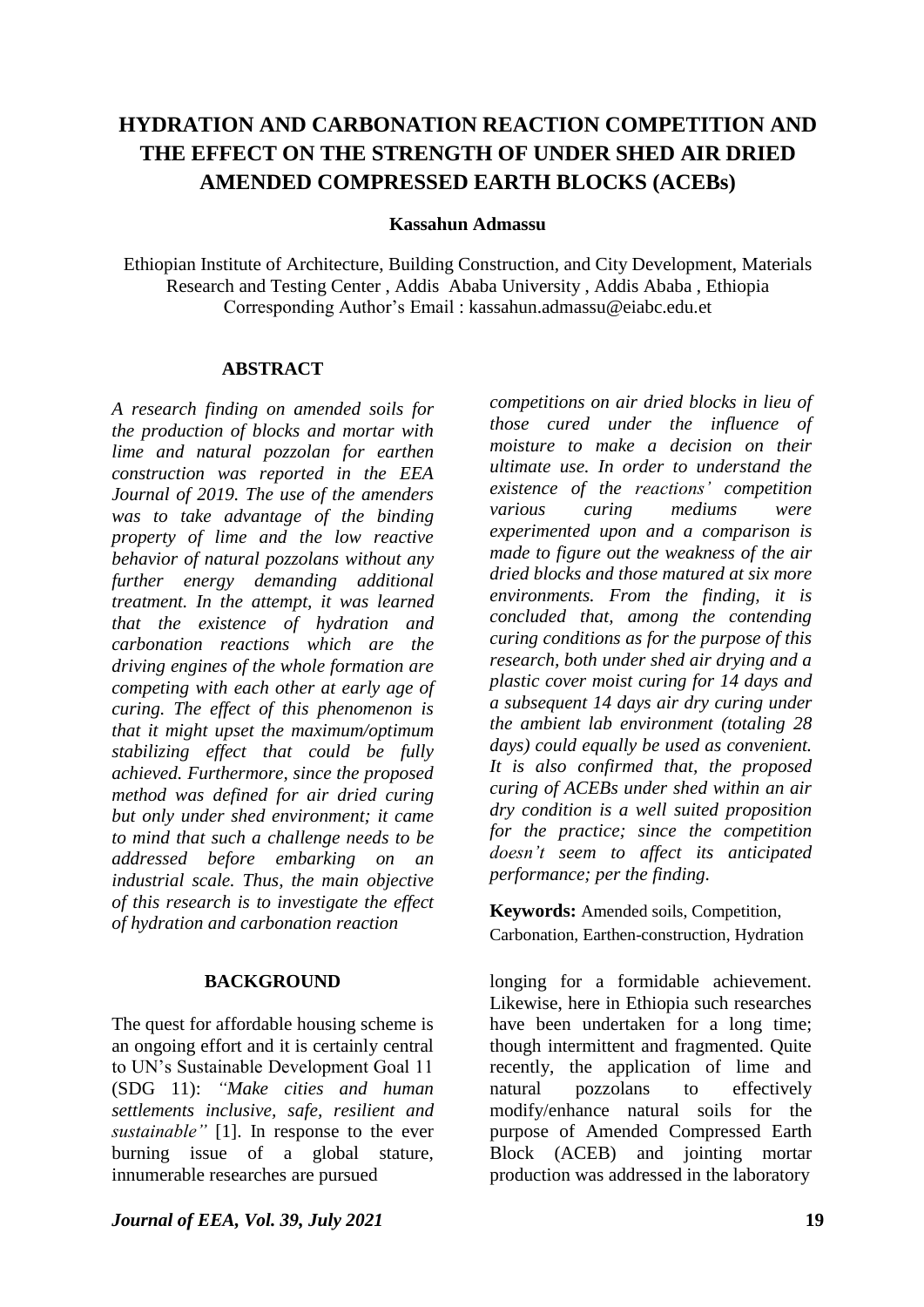and field application as reported in the Journal of EEA 2019 [2]. According to many literature sources, while using such mixtures for the stated purpose there are several challenges which require effective and confidence building corroborations. Among the so many, hydration and carbonation reactions are the two competing factors which negate the possible achievement of the required total service longevity; be it in strength and/or durability of ACEBs and mortars to construct earth based buildings. Thus, the main objective of this research is to investigate the effect of hydration and carbonation reaction competitions on air dried blocks in lieu of those cured under the influence of moisture to make a decision on their ultimate use.

Pure lime hardens by carbonation; however the introduction of pozzolans alters the hardening process of the lime mortar by imparting a hydraulic set (hydration reaction). The hydration products of lime/pozzolan pastes are similar to those found in a hydraulic lime mortars and cements [3, 4]; although their formation is considerably slower than cement pastes. Lime with hydraulic properties has faster setting times, higher mechanical strength and lower permeability and flexibility along with improved resistance to salt, frost and moisture damage [5].The pozzolanic reaction depends on the chemical and mineralogical composition of the pozzolan, the type and proportion of their active phases, the particle's specific surface area, the ratio of lime to pozzolan, water content, curing time and temperature [3, 4].

In the mentioned local research, the Amended Compressed Earth Blocks (ACEBs) were conditioned only under shed without applying curing water (air dry). However, an earlier research by Cizer, et al. (2010) reported that, curing under dry conditions does not sufficiently increase the strength of hydraulic lime and lime-pozzolana mortars; because the hydration reactions are slowed down or even terminated by the full carbonation of lime in lime-pozzolana mortars. The consequence of this on the mechanical properties of the mortars is remarkable while the same impact is not observed in their porosity. Such mortars require moist conditions to ensure sufficient strength development [6]. In fact, it is this concern which triggered a revisit of the systematic formulation and synthesis of amended soils application in earthen construction. Though the earlier finding has proven the worthiness of the effort, but yet it undoubtedly needs a confirmatory verification to elevate its wider and high level of exploitation in confidence. In any scientific work, there shouldn't remain any unturned rock left aside until all facts and figures come to light.

## **Aspects of Hydration and Carbonation Reaction Competitions**

**Hydration:** It is a chemical reaction in which the major compounds in cement form chemical bonds with water molecules and become hydrates or hydration products. According to Cizer, et al. (2010) and Diamond et al. (1965), hydration reactions are the first reaction and carbonation of lime is the complementary reaction in the strength gain. Competition between these two reactions can occur in lime-pozzolana mortars if the pozzolanic material has low reactivity with lime, leading to the consumption of lime by carbonation reaction. Fast evaporation of the water in hydraulic lime and limepozzolana mortars should be avoided by keeping them moist at least during 28 days to improve the hydration reactions and to assure sufficient strength development. The researcher considers what is stated by the author of the mentioned work is quite applicable in here as well; because, the research is thoroughly focusing on low reactivity lime and natural pozzolan (raw) ingredients as stabilizers [6, 7].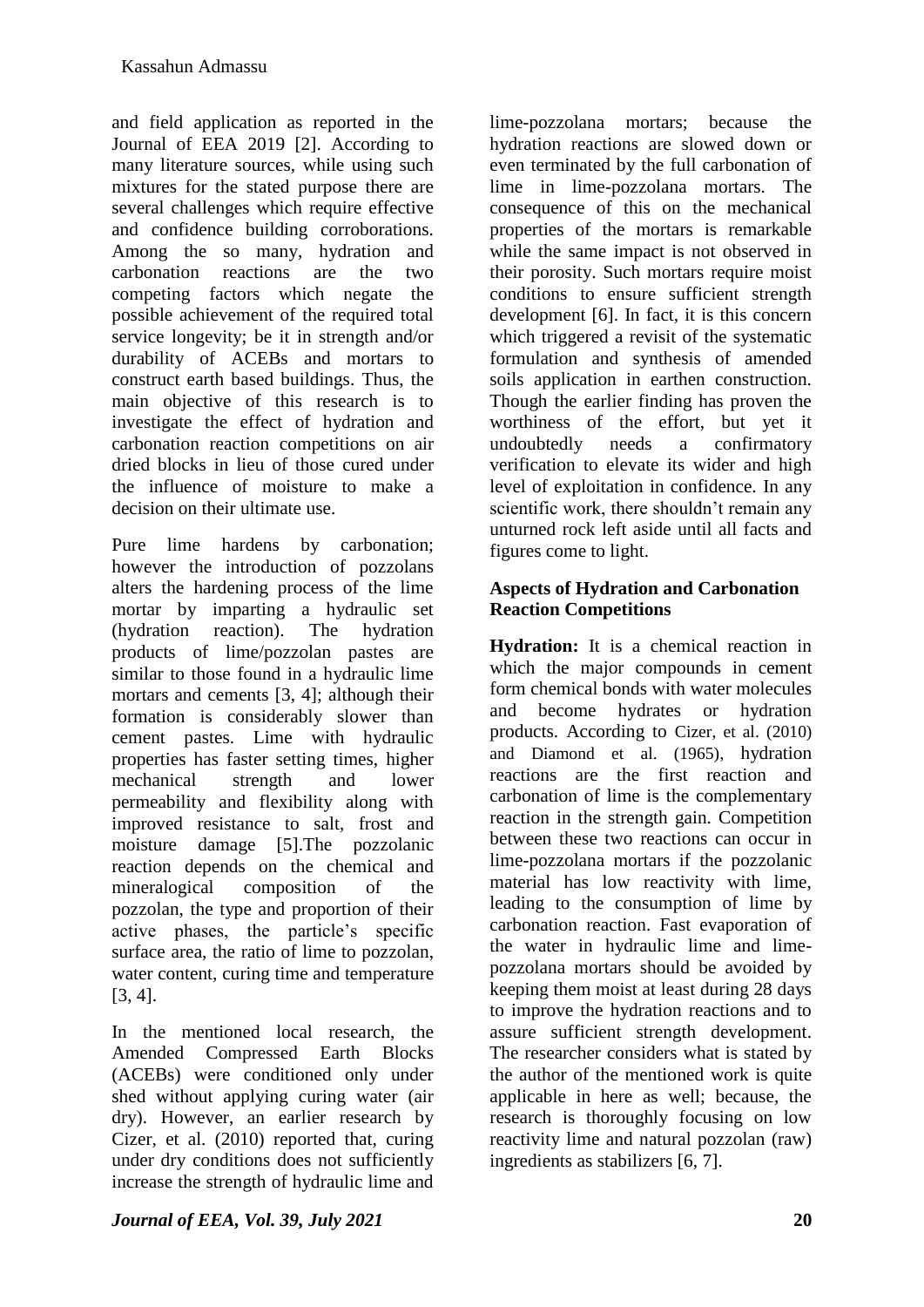Hydration and Carbonation Reaction…

### **Carbonation**

When lime is added, the silica reacts with the carbon dioxide (CO2) from the atmosphere to form weak carbonated cements. This uses part of the lime available for Pozzolanic reactions; which give rise to hardening effects [8]. Though pure lime hardens by carbonation, the introduction of pozzolans alters the hardening process of the lime mortar by imparting a hydraulic set. The hydration products of lime/pozzolan pastes are similar to those found in a hydraulic lime mortars and cements although their formation is considerably slower than

cement pastes. Lime with hydraulic properties has faster setting times, higher mechanical strength and lower permeability and flexibility along with improved resistance to salt, frost and moisture damage [3, 4, 8-14].The crux of the just stated concern can be well understood by navigating through the chemical reactions initiated by the instantaneous response of a given type of ordinary soil, powdered lime and natural pozzolan in the presence of water. It's worth examining the real world of the expressions of the chemistry shown in Figures 1 and 2 below with their subsequent explanations.



Ionic Exchange Reactions (Instantaneous)

Figure 1: Schematic diagram to illustrate the reactions at ACEB production (Ionic)

#### (Researcher's own design)

The effects of lime on soils are such that two stages of reaction can be detected: (a) an early stage in which the properties of the plastic soil are greatly ameliorated but little permanent strength is developed, and (b) a subsequent stage marked by the slow development of strength and the accumulation of soil-lime reaction products. Among the effects observed in the first stage are large increases in the plastic limit, generally leading to a

reduction in the plasticity index; a sharp reduction in the apparent content of clay size particles as they are bound into floes stable against the dispersion incident to the mechanical analysis; increase in the moisture and the compacting effort required to achieve a given density; and reduction in such parameters as swell pressure, volume change on drying, and permeability. These changes are commonly produced in periods ranging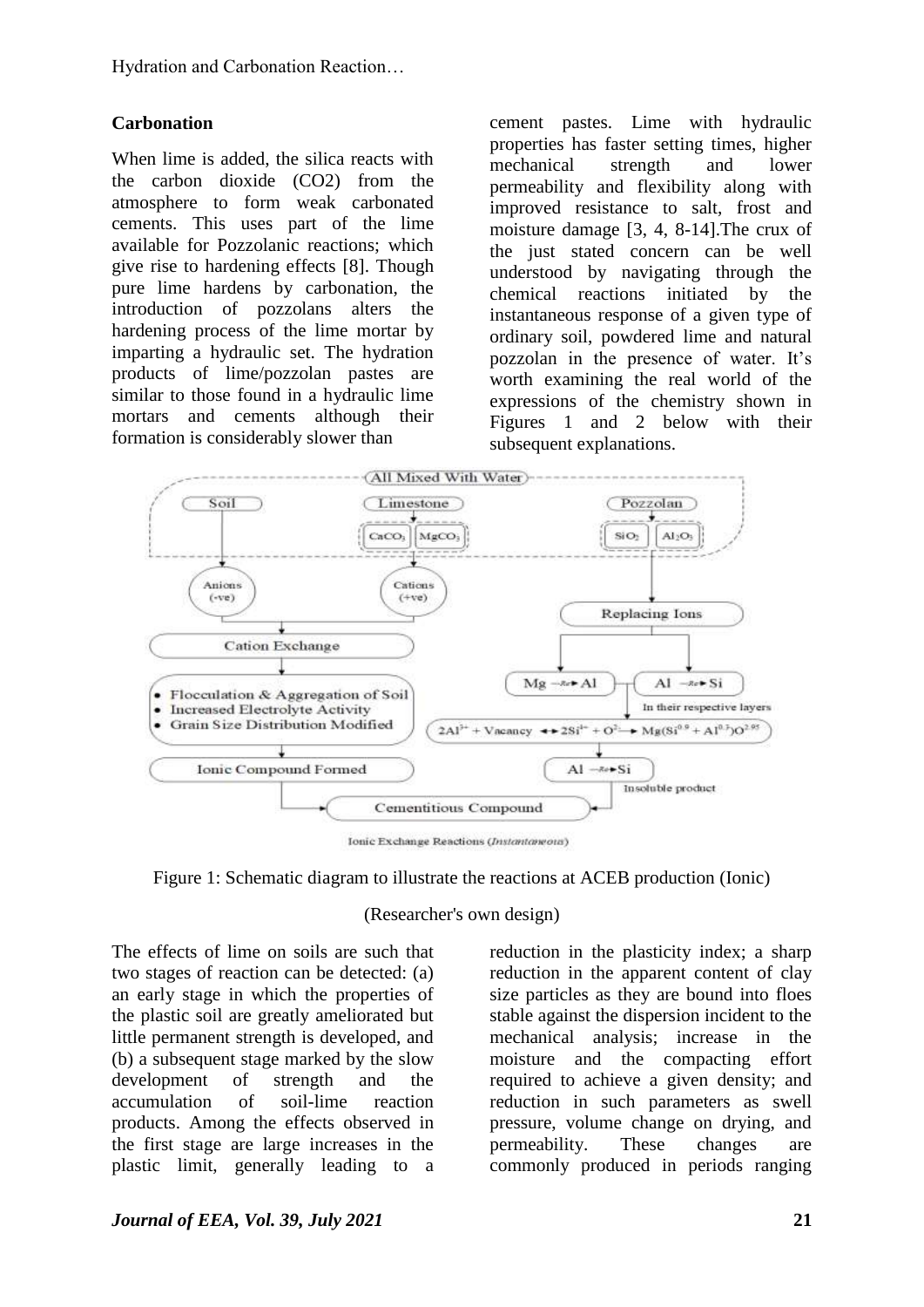from minutes to a few hours after the addition of lime [15, 16].

When lime is added to moistened montmorillonite or kaolinite clay, it will be flooded with calcium ions. Cation exchange then takes place (giving the clay a lower affinity for water ), with Ca ions being replaced by exchangeable cations in the soil compounds, such as Mg++, Na+, K+, and H+. Thus, the resulting mix is characterized by a lower moisture

movement, i.e., lower liquid limit and plasticity. The volume of this exchange depends on the quantity of the exchangeable cations present in the overall cation exchange capacity of the soil. The general order of replace ability of the common cations associated with soils is given by the lytropic series,  $Na+ < K+ <$  $Ca++ < Mg++$ . Cations tend to replace cations to the left in the series and monovalents are replaceable by multivalent cations [17-20].



Figure 2: Schematic diagram to illustrate the reactions at ACEB production **(**Pozzolanic)

#### (Researcher's own design)

Mortars prepared with high reactive pozzolans have higher long term strength. This property is closely related to the extent of silicate formation resulting from reactions between Ca(OH)<sub>2</sub> and the reactive minerals  $(SiO<sub>2</sub>, Al<sub>2</sub>O<sub>3</sub>)$  in the pozzolan. In previous studies of Cizer et al. (2010) and Diamond and Kinter (1965), pozzolanic reactions between calcined clay, hydrated lime and water were examined and it was observed that composites of hydrated tetra-calcium aluminate (C**4**AH**13**), hydrated tri-calcium aluminate (C**3**AH**6**), hydrated calcium aluminate (CAH), and gehlenite (C**2**ASH**8**) form and this process is facilitated by the basic state created via lime [6, 7].

In the process, both structure and grain size distributions are altered. According to Herzog and Mitchell (1963), the flocculation and agglomeration are caused by increased electrolyte content of the pore water and as a result of ion exchange [20]. Diamond and Kinter [1965], suggested that, the rapid formation of calcium aluminate hydrate is significant in the development of flocculation and agglomeration tendencies in soil-lime stabilization. The authors postulated that: Calcium ions cause a reduction in the plasticity of cohesive soil. The mechanism is either a cation exchange or crowding of additional cations onto the montmorillonite or kaolinite clay mineral.

## *Journal of EEA, Vol. 39, July 2021* **22**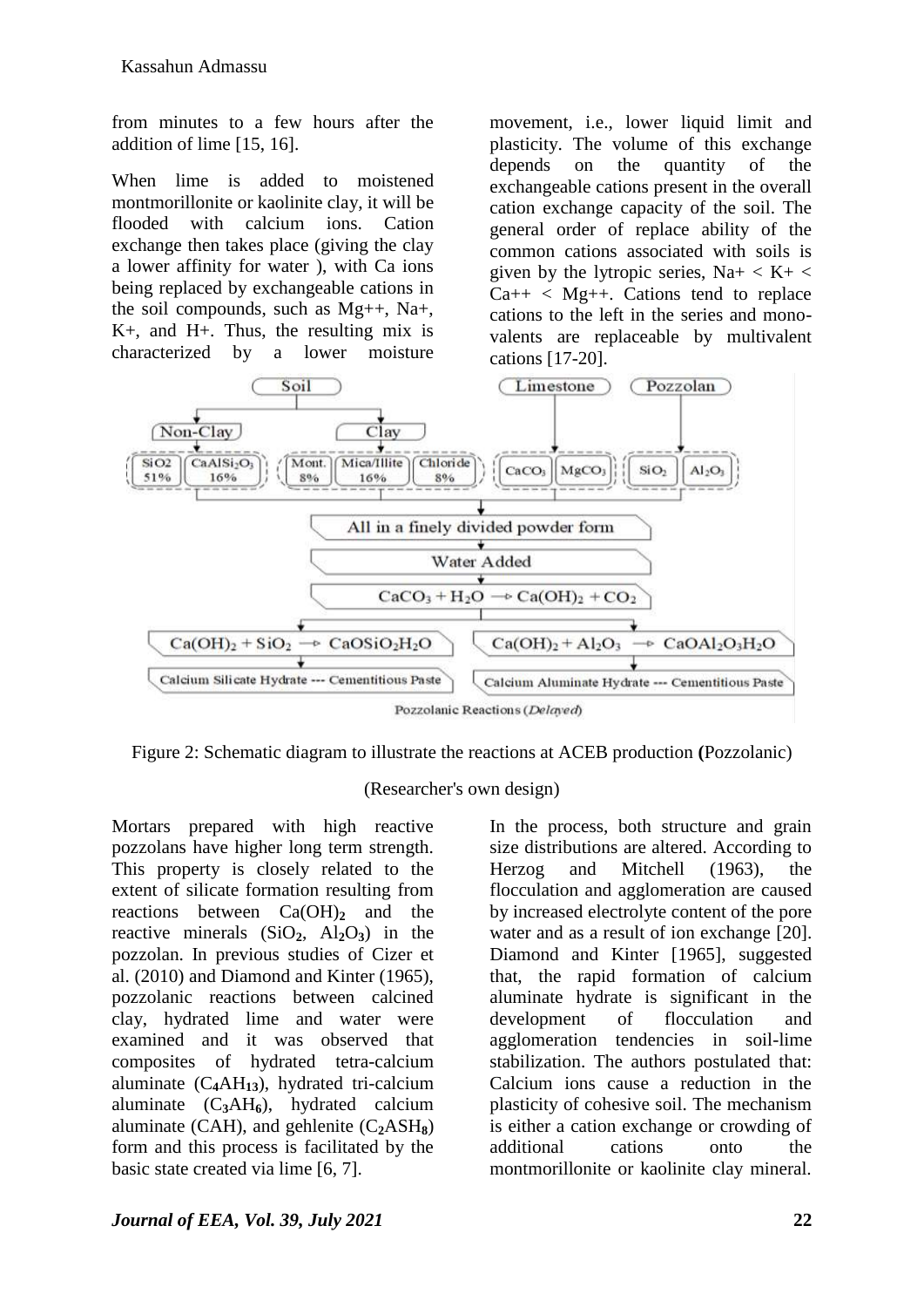Both processes change the electrical charge density around the clay particles [7]. Then these particles become electrically attracted to one another, causing flocculation. The crowding of additional Ca onto the clay must be the more important of the two mechanisms, since when they have tested the soil already had an excess of carbonates present (16.6%), yet the (Plastic Limit) of the soil was decreased from 40% to 18% with the addition of less than 3% lime<sup>[22]</sup>. Neville (2011), stated that, the factors that affect the activity of Pozzolana are: 1. Silica Oxide+ Alumina Oxide + Ferric Oxide content, 2.Amorphousness, 3. Fineness, 4. Quantity of reactive silica [22].

The nature of the compounds held responsible for the slow development of strength in soil-lime systems have been discussed in some detail. The exact products formed vary somewhat with the kind of clay and the reaction conditions, especially temperature. There are commonly at least two phases produced, a calcium silicate hydrate and a calcium aluminate hydrate. The former is usually tobermorite gel; the latter is a wellcrystallized hexagonal compound, which is probably an impure (substituted) tetracalcium aluminate hydrate and is characterized by a  $7.6A^0$  basal spacing; independent of drying conditions. At temperatures only slightly above normal room temperature a different calcium aluminate hydrate phase, the cubic tricalcium aluminate hexahydrate, is produced [7].

## **Significance of the Research Output**

The launch of this research is to examine the effect of the two competing reactions of hydration and carbonation on the performance of Amended Compressed Earth Blocks (ACEBs) and mortars in their application for earthen construction. In a previous research, the author published on the subject stating that, curing of the

blocks was without any additional moisture but only keeping under the lab hangar shed; till the testing date [2]. In which case, the pursued method seems susceptible to the competition phenomenon between hydration and carbonation reactions in the curing process. This exposition has to be challenged and supported with some exploratory laboratory experimentations; in order to ensure that the proposition is valid for the intended purpose; i.e., for low-cost and affordable housing scheme using lime and low reactivity pozzolans.

### **Hypothetical Propositions, Methods and Experimentations**

Since soil is a good source of alumina, the effects of lime treatment can be enhanced to a great extent if the apparent shortage of silica can be adequately supplemented by the addition of natural pozzolana, which is high in reactive silica content. In a previous paper, Harichaneet al. (2009), presented the results of the effect of the combination of lime and natural pozzolana on the plasticity of two Algerian soft clayey soils classified as CH and CL according to the unified soil classification system (USCS) [23]. Similarly, Kassahun Admassu (2019), had successfully shown how a soil of CH or OH origin was transformed into an MH or OH type with a resulting PI reduction from 43 to 25 conforming to the mentioned USCS classification system [2].

CizerOzlem (2010) notes, a combined reaction of hydration and carbonation takes place in hydraulic lime and limepozzolana mortars. Hydration reactions are the first reaction and carbonation of lime is the complementary reaction in the strength gain.

Competition between these two reactions can occur in lime-pozzolana mortars if the pozzolanic material has low reactivity with lime, leading to the consumption of lime by carbonation reaction. The degree and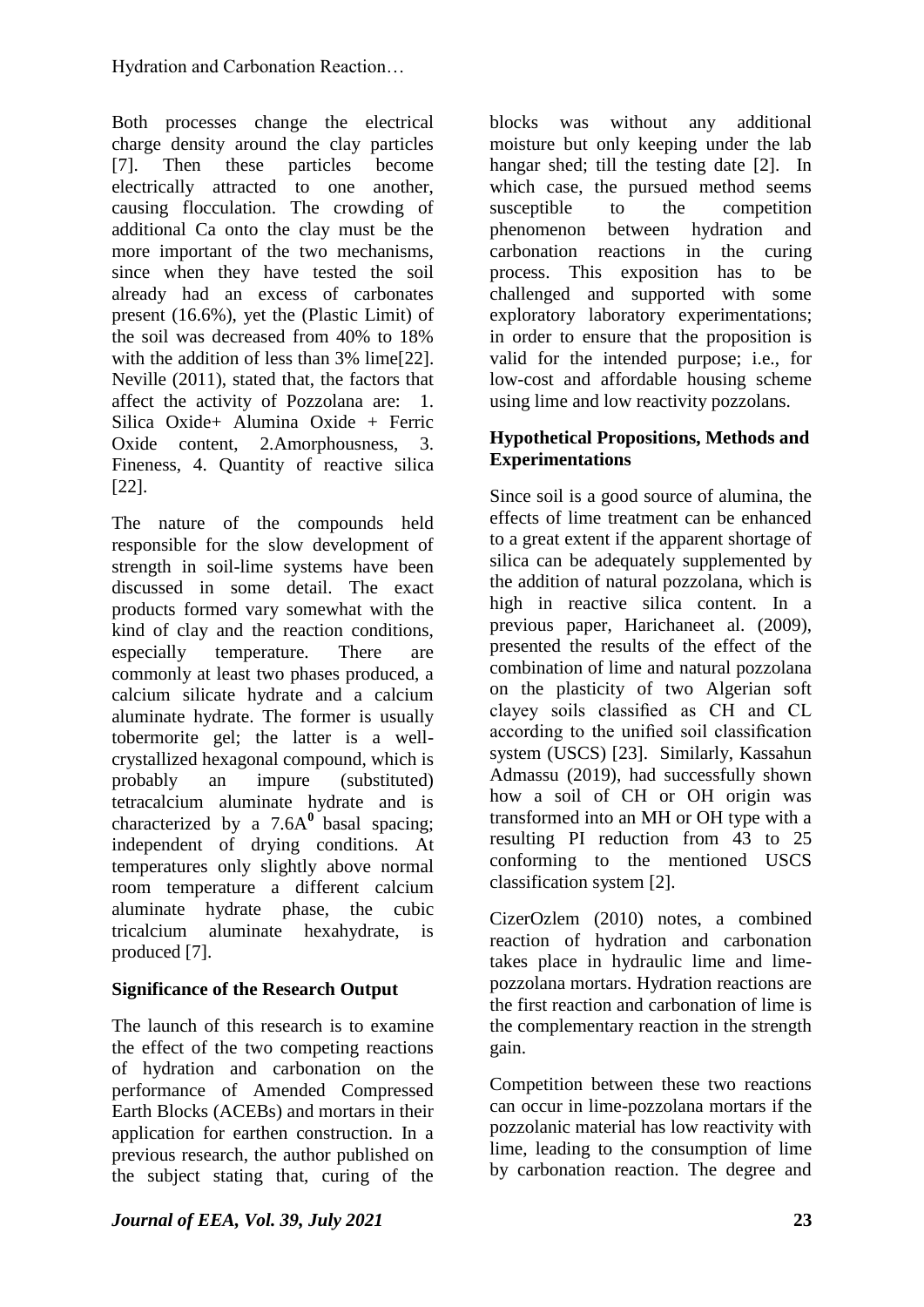the order of these reactions are strongly influenced by the moisture content. Hydration reactions are enhanced under moist conditions while carbonation is delayed [6].

Moreover, five basic reactions were suggested for the theory of silica-lime reaction according to a UNIDO (1987) paper. These are: **a.** water absorption; **b.** cation exchange; **c.** flocculation and aggregation; **d.** carbonation; **e.** and silica lime-Pozzolanic reaction [17].

With all the above in the background, the current research is focusing on the various curing effects on the maturing of freshly cast Amended Compressed Earth Blocks (ACEBs) for low-cost house construction. As the understanding of these blocks in more details is gaining momentum it is essential to work into challenging specifics as to make the product a qualified alternative for construction. The obvious task at hand is to ascertain ACEBs' durability; especially, to shrug off its vulnerability to water attack; step by step, and make the product more construction worthwhile.

Thus, as a confidence building mechanism, a further detailed examination of the mechanics of these earthen blocks need unambiguous clarity from the point of view of the real chemistry of the constituent materials interaction as displayed in the stratifications of Figures 1 and 2 above. The questions are: What is going on in the real world of ACEB production as it stands now right from the dry mixing of the ingredients, addition of water, wet mixing, casting, de-molding, curing to the age of 28 days, construct walls and sustain it as a service rendering structure?

What could be the right explanation to the chemistry and the whole scenario to bring ACEB on to the accustomed building material platform as a standardized mainstream building block and mortar alternative?

Such vital and fundamental researchers' and users' queries must be unequivocally answered and supported with scientific evidence and analytical methods. Towards achieving this goal, the following are the outstanding accomplishments carried out to properly address such questions of a paramount importance.

To start with, each type of ACEB specimens were cast to conduct compressive strength tests on all those cured (under shed, plastic cover, over a water trough chicken wire bed) to their respective ages of 14, 28 and 56 days. In addition, to evaluate and assess the effect of curing at elevated temperatures, three blocks for three days (72 hrs) and another three for seven days (168 hrs) were also kept in oven under a controlled temperature of 64°C, to their specified respective testing ages.

Moreover, six more block specimens were prepared. The first three specimens were initially cured in air for 14 days and the remaining 14 days under a plastic cover after being soaked in water for three minutes before starting the next stage of curing (28 days in total).

The second set was conditioned in the reverse order; i.e. first under plastic cover right after de-molding for 14 days and then taken out for air dry curing in the next cycle of 14 days (28 days in total). Finally, both sets were tested at their respective ages of 28 days.

In total, 48 ACEBs underwent compressive strength tests to solidify and strengthen the newly proposed method of air dried amended soil blocks for earthen construction; to prove that the competition reactions are not formidable challenges to refute the concept.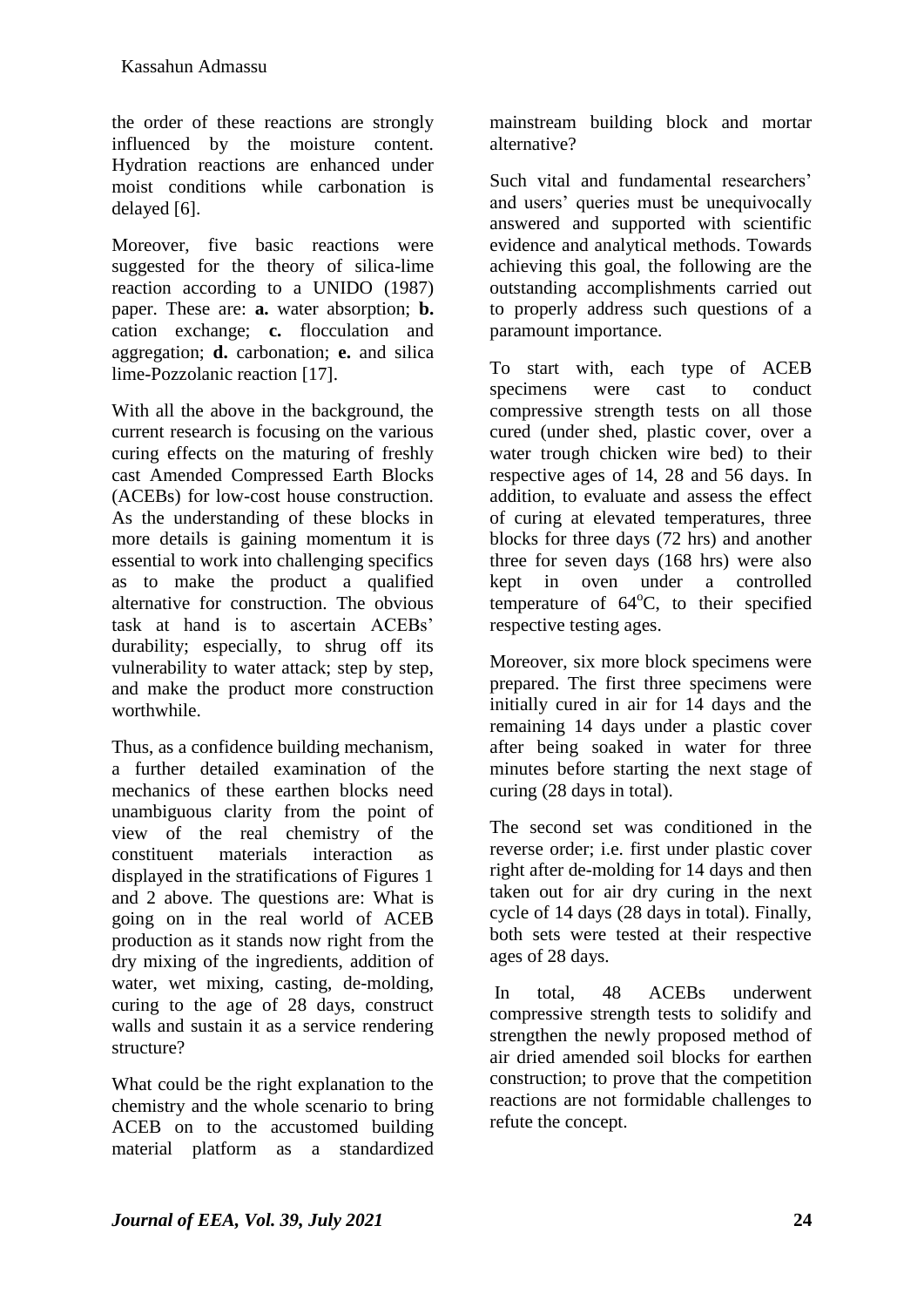## **RESULTS AND DISCUSSIONS**

The ACEB specimens casted to examine the effect of hydration and carbonation reactions competition on the performance of earthen construction under various curing conditions, including at elevated temperatures and durations were tested for compressive strength at their respective ages and the results indicated in Table 1 are obtained for further scrutiny, synthesis and analysis.

| Block Type & Curing    | <b>Testing Age</b> | Comp.             | Ratios*                |                  |  |
|------------------------|--------------------|-------------------|------------------------|------------------|--|
| Conditions             | (days)             | Strength<br>(MPa) | All:CEB <sub>air</sub> | $All:ACEB_{air}$ |  |
|                        | 14                 | 1.6               | 1.00                   | 0.84             |  |
| 1. $CEB_{air(a)}$      | 28                 | 1.7               | 1.00                   | 0.68             |  |
|                        | 56                 | 2.0               | 1.00                   | 0.71             |  |
|                        | 14                 | 1.9               | 1.19                   | 1.00             |  |
| 2. $ACEB_{air(a)}$     | 28                 | 2.5               | 1.41                   | 1.00             |  |
|                        | 56                 | 2.8               | 1.40                   | 1.00             |  |
|                        | 14                 | 0.5               | 0.31                   | 0.26             |  |
| 3. $ACEB_{plastic(p)}$ | 28                 | 0.5               | 0.29                   | 0.20             |  |
|                        | 56                 | 1.2               | 0.62                   | 0.44             |  |
|                        | 14                 | 2.0               | 1.25                   | 1.05             |  |
| 4. $ACEB_{mesh(m)}$    | 28                 | 2.2               | 1.29                   | 0.88             |  |
|                        | 56                 | 2.2               | 1.10                   | 0.74             |  |
| 5. $ACEB_{(14a+14p)}$  | 28                 | 0.9               | 0.50                   | 0.40             |  |
| 6. $ACEB_{(14p+14a)}$  | 28                 | 2.4               | 1.40                   | 0.96             |  |
| 7. $ACEB_{oven(O)}$    | 3                  | 3.4               | 1.90                   | 1.40             |  |
|                        | $\overline{7}$     | 3.1               | 1.82                   | 1.24             |  |

| Table 1: Strength test results for different curing conditions and durations |  |  |  |  |
|------------------------------------------------------------------------------|--|--|--|--|
|                                                                              |  |  |  |  |
|                                                                              |  |  |  |  |
|                                                                              |  |  |  |  |

\*Designates ratios of all strengths to CEBair & ACEBair in their respective columns

Fast evaporation of the water in hydraulic lime and lime-pozzolana mortars should be avoided by keeping them moist at least during 28 days to improve the hydration reactions and to assure sufficient strength development [9]. It was such assertive narratives which triggered the initiation of this specific research; indeed. Based on the compressive strength test results of CEB and ACEB specimens under various curing conditions including elevated temperatures and at different ages the manifestations thereof are analyzed and discussed below.

The results in Table 1 show compressive strengths of CEB and ACEB specimens cured under seven different conditions designated as: drying in air as of demolding (air/a), under plastic cover curing as of de-molding (plastic/p), on a water trough over mesh evaporation curing (mesh/m), alternating curing of the  $1<sup>st</sup> 14$ days in air followed by the next 14 days in moist plastic cover and vice versa  $(14a+14p \& 14p+14a)$  for all ages and 3 and 7 days in oven curing at elevated temperatures (Figure 3). Moreover, under the last column there are two sub-columns designated by All:CEBair (all strength results divided by those of the air dried soil only blocks in their respective ages). The same procedure is followed for those under the column All:ACEBair, but by only changing the denominator. In general, the ratios indicate that, there are obvious improvements though in varying degrees. However, since the focus of the study is on the competition of hydration and carbonation reactions effect on the strength development of ACEBs concentrating on ACEB(air), ACEB (14a+14p) and ACEB (14p+14a) will make the intent clear.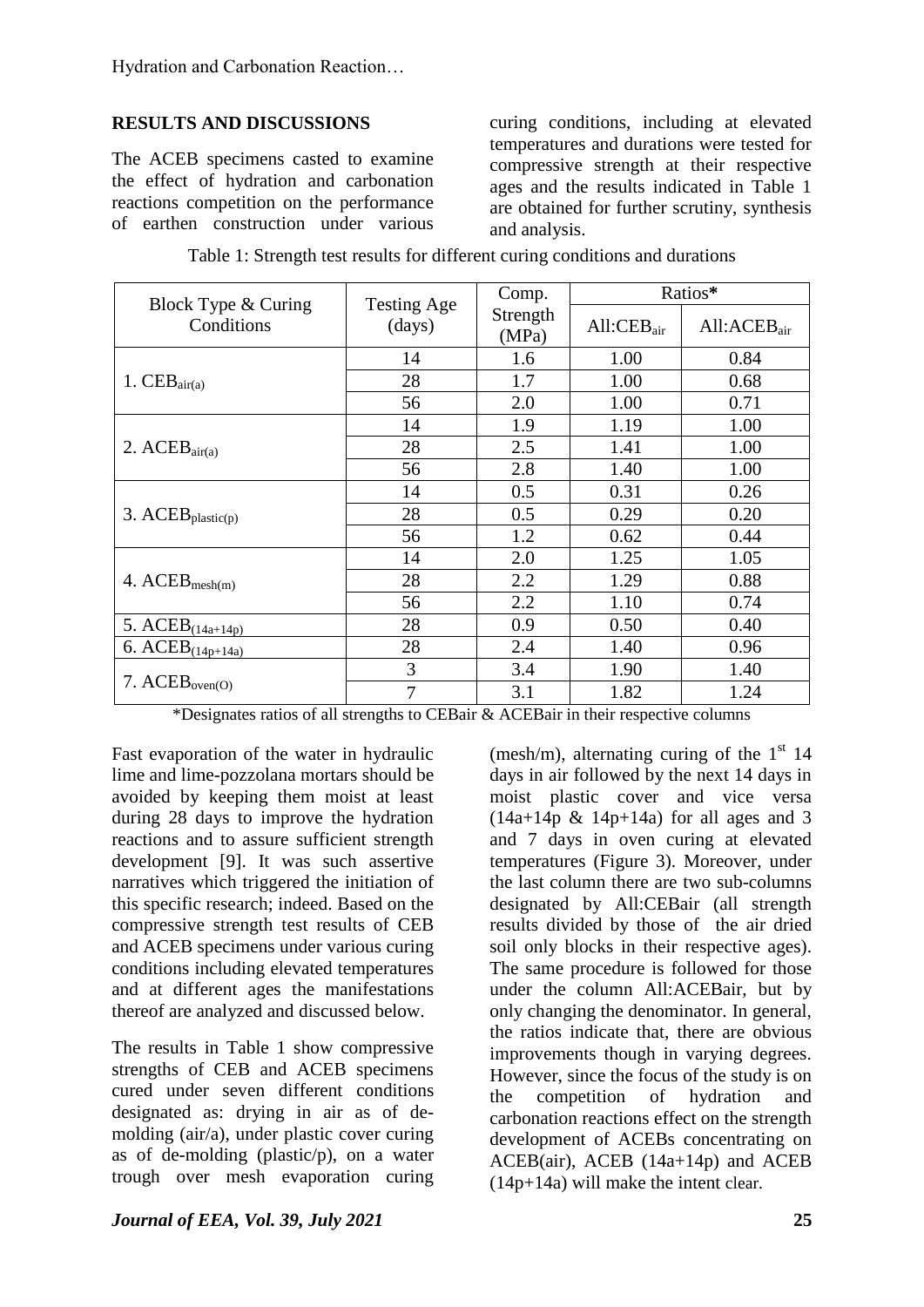

Figure 3: A chart for compressive strength at various curing conditions and ages



Figure 4: Compressive strength ratios to  $CEB_{(a)} & ACEB_{(a)}$  values to show improvements

Since the readiness of blocks for construction is after 28 days from the casting date it seems logical to construct the analysis and discussion based on those outcomes. In reference to the air dried ACEB at  $28<sup>th</sup>$  day it is only the over mesh (evaporation) cured  $14<sup>th</sup>$  day ratio which is even slightly higher than the reference. But there after it was on the decrease. This might be the ineffectiveness of that curing condition at latter ages. The ACEBs cured under plastic cover right from the time of de-molding were found to be the least performers. When it comes to the ACEBs cured in alternating, i.e., 14 days in air

*Journal of EEA, Vol. 39, July 2021* **26**

followed by the remaining 14 days under moist plastic cover performed less. Whereas, the one cured first under plastic cover right after de-molding for 14 days and then exposed to the room ambient temperature for the remaining 14 days scored a value nearly equal to the ACEBs cured in air for 28 days; i.e., the reference. Amongst all, the three days' in oven curing has achieved the maximum even exceeding the one cured in oven for seven days; both at a constant temperature of  $64^{\circ}$ C.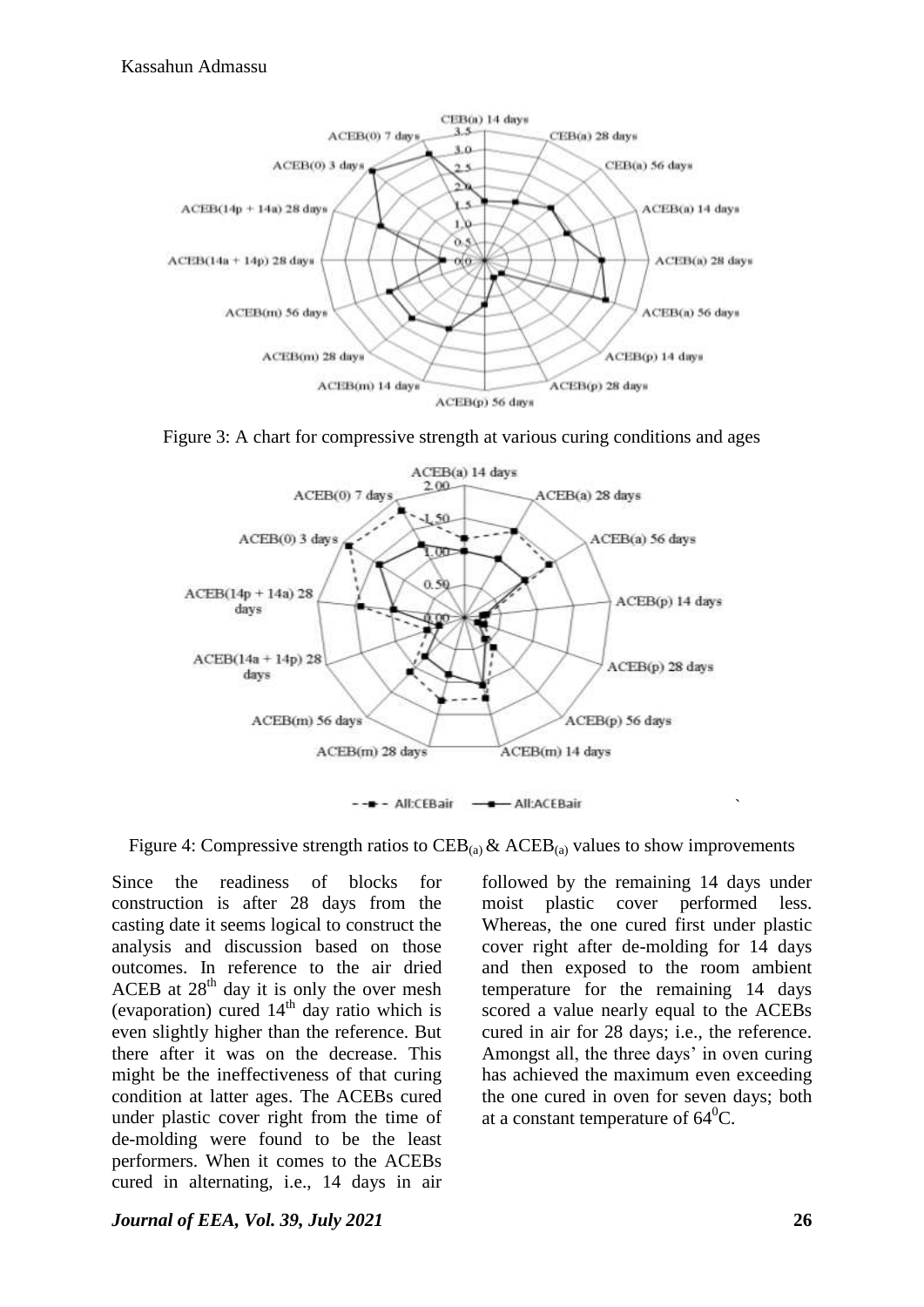Going back to the case of hydration and carbonation reactions competition the comparison of the test results between those cured first under plastic cover for 14 days and then kept in air for another 14 days (a total of 28 days) achieved a better result than the one first left in air for 14 days followed by a three minutes soaking in water then kept under plastic curing for 14 days (totaling 28 days). This could be accepted as an indication of the actual effect of competition because, literatures point out that, the competition is manifested in the first 14 days of curing and thus there is a need to keep the specimens moist to this age to fully exploit both reactions effectively [18]. Moreover, in the case of the blocks cured first in air for 14 days and then moved to a moist plastic cover for the remaining 14 days maturing the strength achieved at the  $28<sup>th</sup>$  day test is nearly half of its counterpart which is cured in the reverse order.

In general, it seems obvious that under all the circumstances considered the influence and the anticipated negative impact of hydration and carbonation reactions competition on the performance of ACEBs cured at ambient room temperature without any additional moisture is not observed at all. It stands high among its contenders to remain a strong alternative building material for the construction of affordable and sustainable abode for the rural segment of the society.

## **CONCLUSIONS**

While promoting the use of under shed air dried Amended Compressed Earth Blocks (ACEBs) for earthen construction it was felt that the challenges of hydration and carbonation reactions could be a hindrance to scientifically sale the idea. Thus, assuming that such nagging issues could abort the effort eventually, this experimental investigation was launched focusing on different curing conditions and ages for maturity.

Noting that, the main objective of this research is to investigate the effect of hydration and carbonation reaction competitions on air dried blocks in lieu of those cured under the influence of moisture to make a decision on their ultimate use; six testing conditions with seven components were carried out on 48 actual size ACEBs to evaluate their performance by analyzing compressive strength test results. The findings confirmed that:

- Of all the test results the set cured under elevated temperature of 64**<sup>0</sup>**C for 72 hrs is found as the best; even exceeding the 168 hrs oven cured set in this category.
- Among the conventional curing methods, the air dried (28 days) and those cured under moist plastic cover for 14 days and the remaining 14 days under the ambient room environment (a total of 28 days) took the lead.
- The next performer from the conventional stream is the set cured over mesh through evaporation.
- Of all the sets, the least performer is found to be the one cured under a moist plastic cover throughout all the ages.

Thus, it is concluded that, among the contending curing conditions as for the purpose of this research, both under shed air drying and under plastic cover moist curing for 14 days followed by another 14 days drying in air (as under bullet 2 above) could equally be used as convenient. In the final, the finding confirms that, the proposed curing of ACEBs under shed within an air dry condition is a well suited proposition for the practice; since the competition doesn't affect its anticipated performance. As a recapitulation, since this research focused on a single type of soil so far a practical application future researches are encouraged to cover a wide range of soils.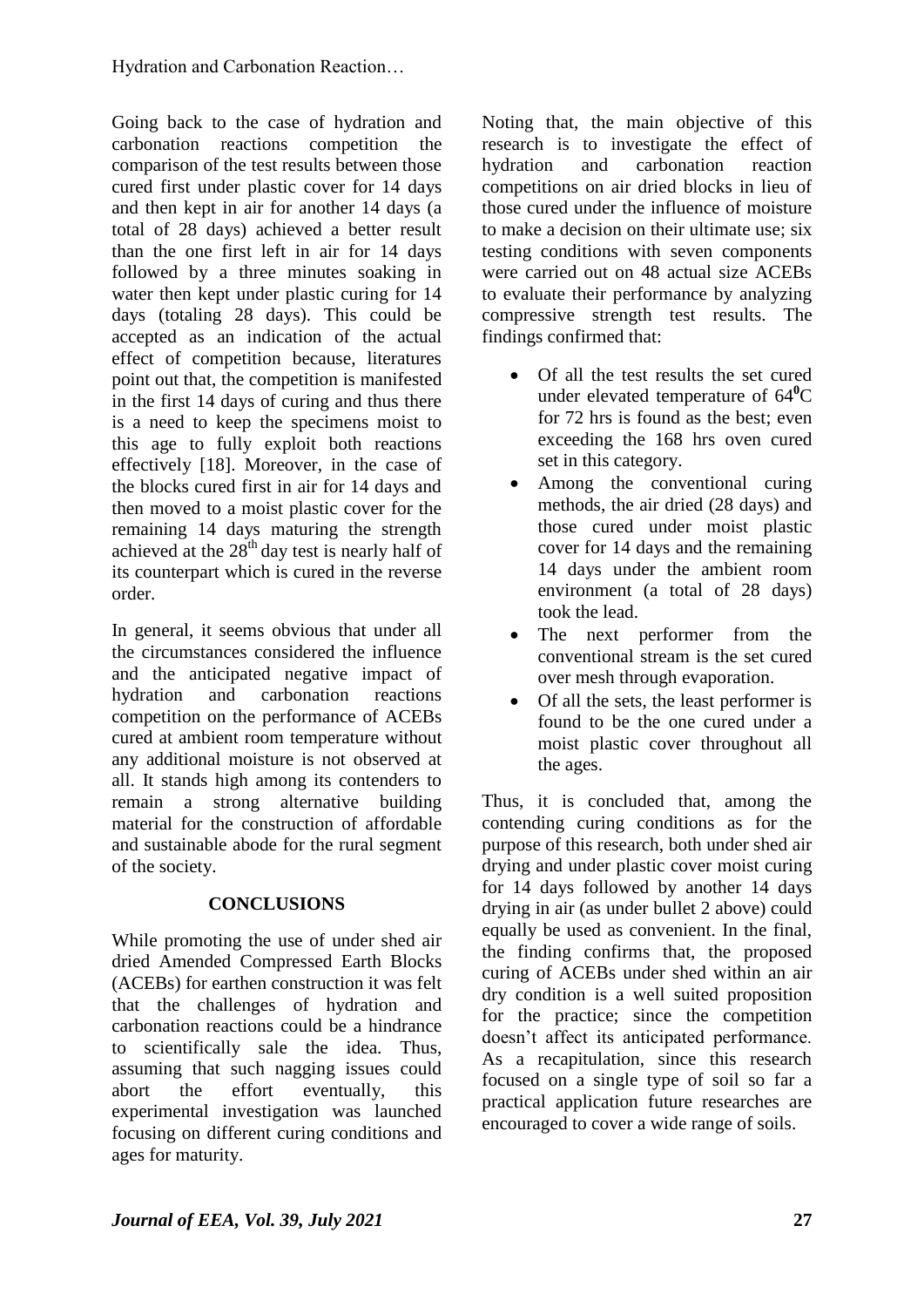#### **REFERENCES**

- [1] UNCHS-United Nations Center of Human Settlement Habitat-Habitat (2020), Sustainable Development Goal 11 (2020), Make cities inclusive, safe, resilient, and sustainable.
- [2] Kassahun Admassu (2019), *"Use of Amended Soils for Compressed Block and Mortar in Earthen Construction,"* Journal of EEA, Vol. 37, July 2019, pp 69-84.
- [3] Walker, R., Pavia, S. (2010), "*Behavior and Properties of Lime-Pozzolan Pastes, 8th International Masonry Conference,"* Dresden, W. Jager, B. Heseltine A. Fried eds., *2010, 353 – 362.*
- [4] Massazza, F. (2002), "*Properties and application of natural pozzolans, Structure and Performance of Cements,"* Edited by Bensted J., Barnes P., Spon Press: London and New York 2002.
- [5] Pavia, S., and Regan, D., (2010), *"Influence of cement kiln dust on the physical properties of calcium lime mortars."* Materials and Structures, 43 (2010) 3, 381-392.
- [6] Cizer, O.,Van, B. K., Van G. D., (2010), *"Comparison Between Hydration and Carbonation in Hydraulic Lime and Lime-pozzolana Mortars,"* Advanced Materials Research Vols. 133-134, pp 241-246.
- [7] Diamond, S., and Kinter, E. B. (1965), *"Mechanics of Soil, Lime Stabilizations: An Interpretive Review,"* Highway Research Record, No. 92, National Research Council, Washington D.C., 1965, pp 83-102.
- [8] Baronio, G., Binda, L. (1997), Study of the pozzolanicity of some bricks and clays, *"Construction and Building Materials,"* 11(1): 41-46 (1997).
- [9] El Gallad, M. A. A. (1997), *"Experimental Study on Some Factors, Affecting Soil Stabilization with Lime and Cement-Soil stabilization,"* M. Sc. Thesis, U. of K.
- [10] Pavia, S. and Regan, D. (2010), *"Influence of cement kiln dust on the physical properties of calcium lime mortars, Materials and Structures ,* 43 (2010) 3, 381 – 392.
- [11] Spence, R.J. and Allen, W.J. (1981), *"Simple Test for Lime-Pozzolana in Building Research and Practice,"* pp. 18-189.
- [12] Jager, W., Heseltine, B., Fried, A. (2010), *"Behavior and Properties of Lime-Pozzolan Pastes,"*  $8<sup>th</sup>$ International Conference 2010, Dresden.
- [13] Ibetah, T.J., Mohd, R.T. Zaid, H.M. and Tanveer, A.K. (2014), *"Soil Stabilization Using Lime: Advantages, Disadvantages and Proposing a Potential Alternative,"* Journal of Applied Sciences, Engineering and technology, 8(4), 510-520.
- [14] Paulina F. and Ana M. : *"Influence of Type of Air Lime and Curing Conditions on Lime and Lime-Metakaolin Mortars, Durability of Building Materials and Components, Building,"* Pathology and Rehabilitation, vol. 3, VIII, 105-126